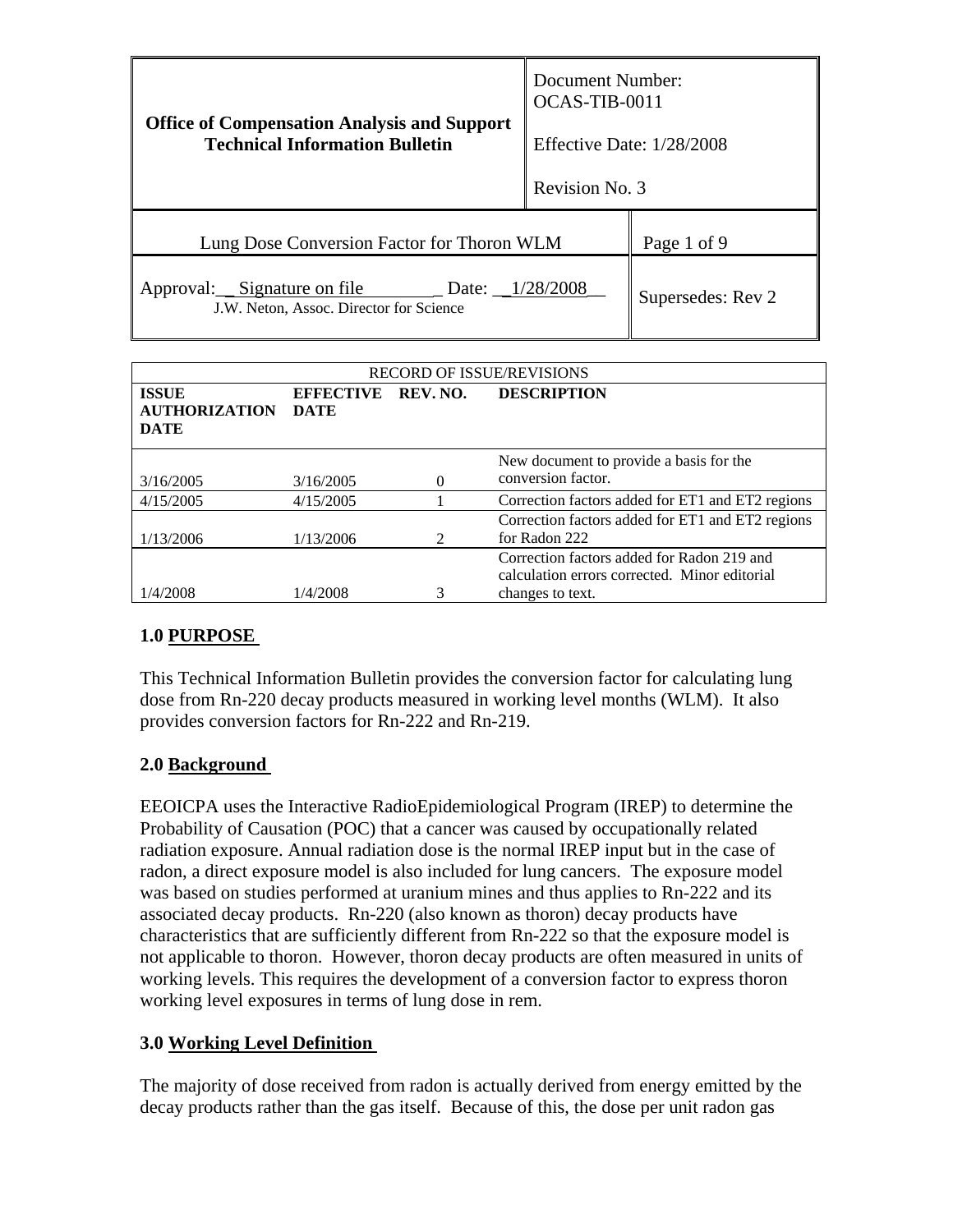| <b>Office of Compensation Analysis and Support</b><br><b>Technical Information Bulletin</b> |                | Document Number: OCAS-TIB-0011 |
|---------------------------------------------------------------------------------------------|----------------|--------------------------------|
| Effective Date: $1/28/2008$                                                                 | Revision No. 3 | Page 2 of 9                    |

activity is greatly dependent on the state of equilibrium of the decay products. To better describe the hazard associated with radon, worker exposure has historically been expressed in terms of the decay product activity. The unit developed for this is the Working Level. A Working Level is described as the amount of short lived radon decay products in one liter of air that will ultimately decay with 1.3E5 MeV of alpha energy.

When the decay chain reaches 100% equilibrium, one Working Level is equivalent to approximately 100 pCi/L of Rn-222 or 7.5 pCi/L of Rn-220. While this is a significant difference in the gas concentrations, by definition of the working level, the decay products will ultimately emit the same amount of alpha energy. This, however, does not lead to the same lung dose. This is caused largely by the difference in the half-lives of the decay products. Since Rn-220 products have longer half lives, the body has longer to transport the activity from one compartment to another and thus deliver dose to different areas of the lung.

Since the working level is an air concentration, it is analogous to an exposure rate. To describe exposure, the unit working level month (WLM) is normally used. A WLM is described as the exposure equivalent to breathing one WL for 170 hours (one working month).

### **4.0 Calculation Method**

The ICRP 66<sup>1</sup> lung model was used to determine the proper conversion factor of dose per WLM Rn-220. The model consists of 14 compartments. Material deposited in the lung is moved among these compartments as well as removed to the blood stream, the GI tract, and via extrinsic means. No absorption occurs in one compartment, (ET1).

Default absorption rates are described as a combination of two rates, a rapid rate and a slow rate as well as the fraction of material that is absorbed rapidly. This requires the model to use 2 compartments for each of the 13 lung compartment from which absorption occurs. Therefore, the mathematical model consists of 13 rapid absorbing compartments, 13 slowly absorbing compartments, and one other compartment for a total of 27 compartments.

To further complicate the model, Rn-220 decays to 5 important decay products and the model must be solved for each. This then requires a total of 135 mathematical compartments in order to solve the model.

Each compartment can be solved analytically using simple first order differential equations. The solution to these equations becomes tedious when the compartment receives material that has passed through several compartments previously or has decayed through a chain of several nuclides to reach that point. Therefore, several simplifying assumptions have been made. Two of the decay products (Po-216 and Po-212) have very short half-lives (<1sec). Po-216 was considered to be in equilibrium with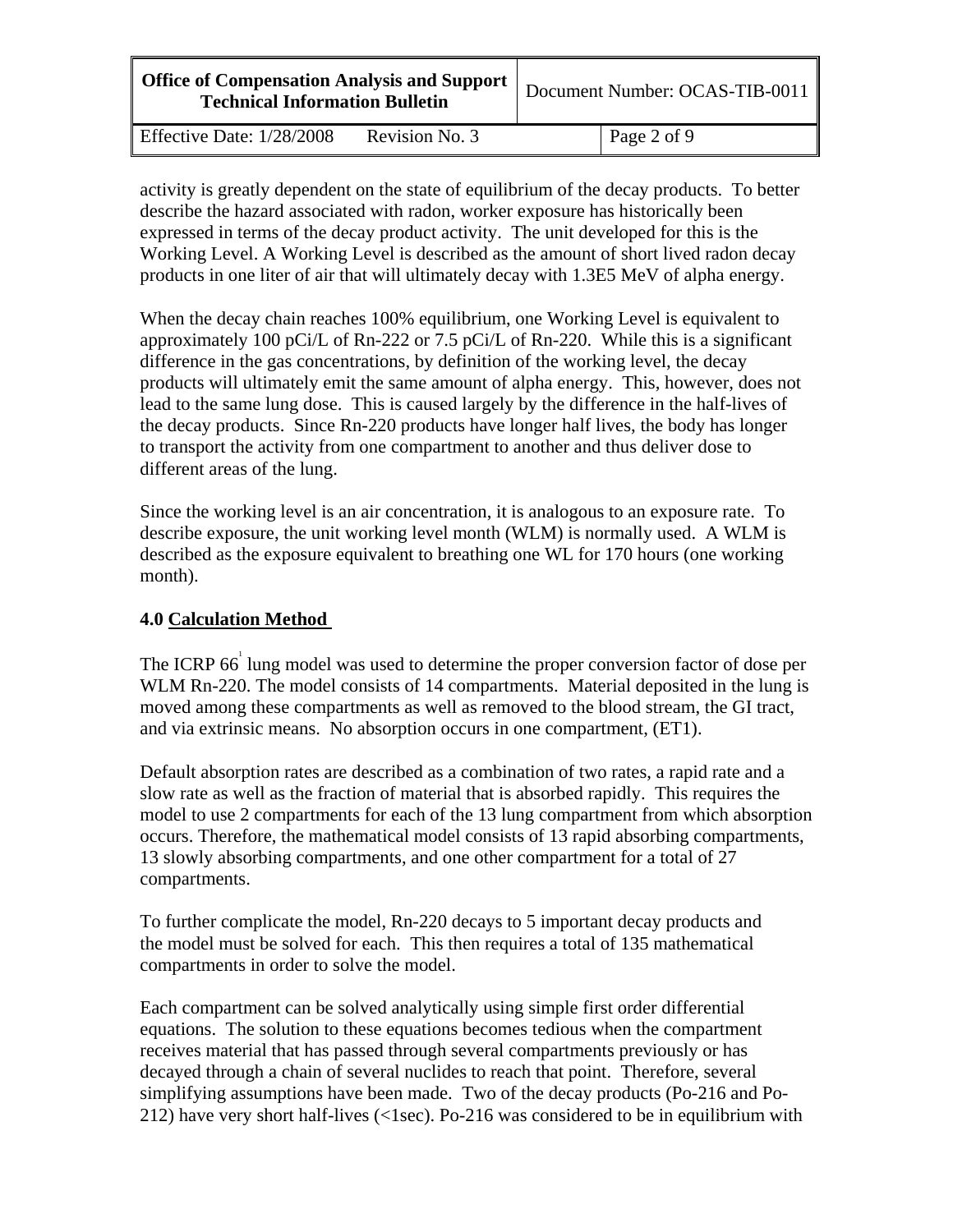| <b>Office of Compensation Analysis and Support</b><br><b>Technical Information Bulletin</b> |                | Document Number: OCAS-TIB-0011 |
|---------------------------------------------------------------------------------------------|----------------|--------------------------------|
| Effective Date: $1/28/2008$                                                                 | Revision No. 3 | Page 3 of 9                    |

Rn-220 gas. Po-212 is produced in 64% of the Bi-212 disintegrations and was therefore each Bi-212 decay was considered to also immediately produce a Po-212 decay.

# **5.0 Model Parameters**

The choice of parameters for the model is an important issue. There are numerous parameters to define. The ICRP defines default parameters for the majority and these are to be used unless more specific information is known about the particular situation. Parameters chosen specifically for Rn-220 decay product inhalation are discussed in more detail below. The remaining parameters used the ICRP defaults.

a) Absorption

The ICRP 66<sup>1</sup> lung model defines three default categories for particulate lung absorption. These defaults are to be used unless more specific information is known about the situation at hand. In the case of radon decay products, a number of references are available indicating an absorption half-life of approximately 10 hours. Marsh and Birchall describe an evaluation while Nikezic<sup>3</sup> lists four separate references to this value. Therefore, the 10 hour half-life is used in this calculation.

b) Unattached Fraction

Radon decay products are normally electrically charged. This causes the products to quickly attach to particles normally in the air. This greatly affects the aerodynamic characteristics of these particles which in turn affects the deposition of the particles in the lungs. While unattached fraction is not specifically a parameter of the ICRP 66 lung model, the aerodynamic parameters are.

Birchall and James<sup>4</sup> used an unattached fraction of 1% based on a report by Samet et. al.<sup>5</sup> Nikezic et. al. used 8% apparently based on the same report. The largest difference appear to be that Birchall and James attempted to describe typical mine air while Nikezic attempted to describe typical household air. It should also be noted that both reports were describing Rn-222 decay products. The unattached fraction of Rn-220 decay products can be different due to the greatly different half-lives of the products. The Rn-220 products have longer half-lives and thus a longer period of time for the attachment to occur.

Yamasaki et. al. performed a theoretical calculation that showed the unattached fraction for Rn-220 decay products to be approximately 1.6% for indoor air.

Porstendorfer<sup>7</sup> demonstrated showed the unattached fraction depends on the concentration of particulates in the air. He also showed that the unattached fraction of Rn-220 decay products is smaller than that of Rn-222 decay products. His values match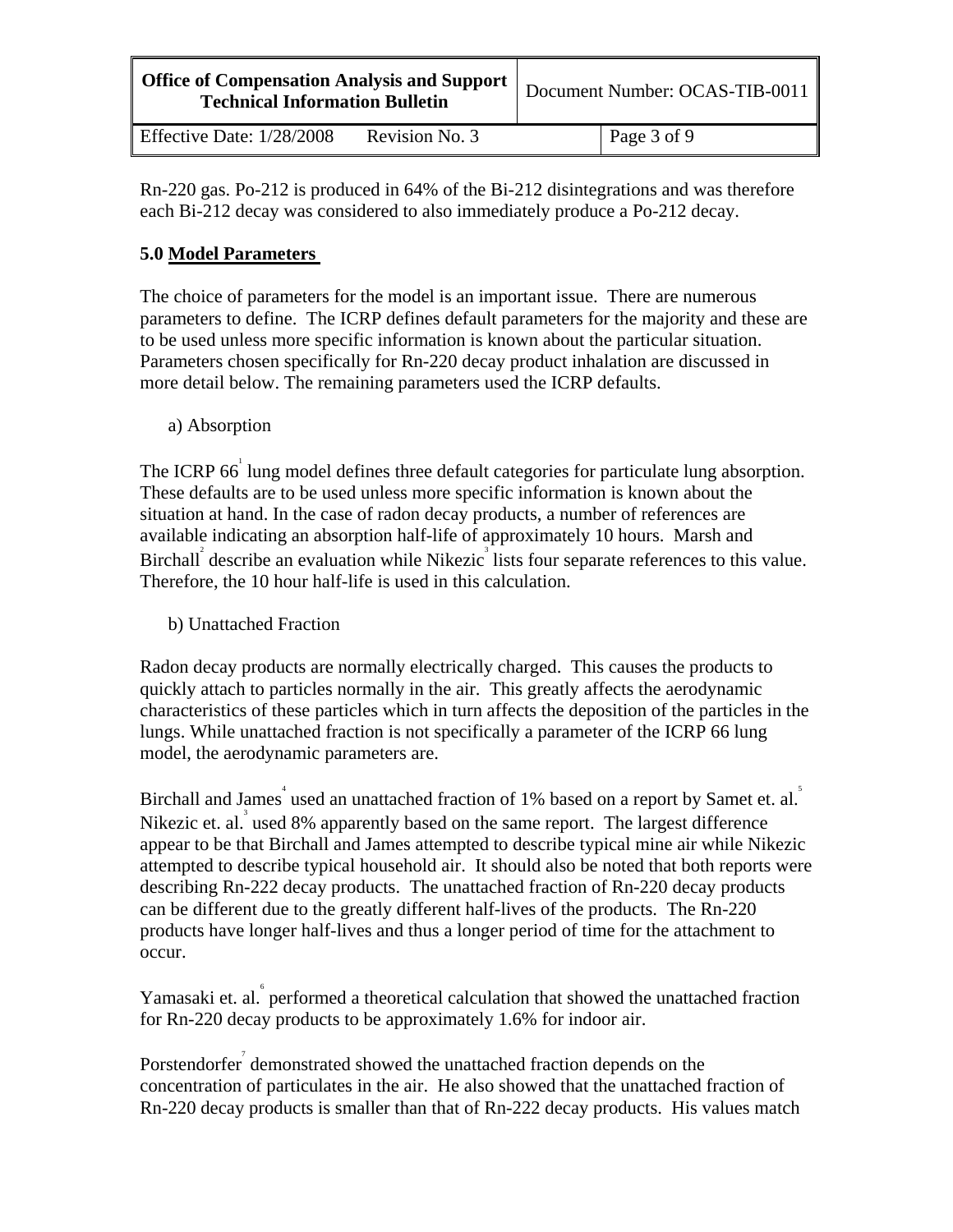| <b>Office of Compensation Analysis and Support</b><br><b>Technical Information Bulletin</b> |                | Document Number: OCAS-TIB-0011 |
|---------------------------------------------------------------------------------------------|----------------|--------------------------------|
| Effective Date: 1/28/2008                                                                   | Revision No. 3 | Page 4 of 9                    |

well with each of the references above therefore, this calculation will use a value of 2%. It is likely that the dust concentration in a work environment is higher than in a dwelling and thus the unattached fraction should be lower for the work environment. Therefore, when Yamasaki's value of 1.6% is considered, the 2% unattached fraction should be slightly high for a standard work environment. This can be shown to be a slight overestimate of dose conversion factors but with the percentages so low, it appears to be a reasonable.

#### c) Particle Size

The ICRP recommends a default particle size of 5 micron for a working environment and 1 micron for members of the public exposed to environmental releases. In both cases, these particle sizes are the median of a lognormal distribution of particle sizes. The default geometric standard deviation (GSD) is 2.5, the default density is 3  $g$ /cc and the default shape factor is 1.5. This calculation uses all these defaults with the exception of the particle size.

The particle size distribution affects the regional deposition of the aerosol in the lungs. This size is greatly affected by the unattached fraction. The fraction that is attached to other particulates can exhibit the aerodynamic characteristics of the larger particle to which it is attached. The unattached fraction, on the other hand, represents very small particles produced from the noble gas (radon).

Nikezic et. al.<sup>3</sup> indicated a particle size distribution for the attached fraction of 0.2 micron with a GSD of 2.35 while the unattached fraction was 0.0015 micron with a GSD of 1.1.

Porstendorfer indicated particle sizes for various environments. The unattached median particle sizes ranged from 0.00013 micron to 0.0013 micron with GSDs ranging from 1.1 to 1.3. For the attached fraction, the major contribution (~86%) exhibited median particle sizes of 0.33 micron for outdoor air and 0.217 micron for indoor air. Most of the remaining distribution exhibited a median size of ~0.040 micron. The GSD for these distributions varied from 1.5 to 2.2.

Birchall and James indicated that the available data of attached aerosol size in underground uranium mines indicates a particle size between 0.15 micron and 0.5 micron with Samet et. al.  $\delta$  considering the best estimate to be 0.25 micron.

ICRP  $32^{\degree}$  indicates the value between 0.2 and 0.3 micron.

Based on the references above, this calculation will use a median particle size of 0.25 micron for the attached fraction. A size of 0.0015 micron will be used for the unattached fraction. The ICRP 66 default value of 2.5 will be used for the geometric standard deviation.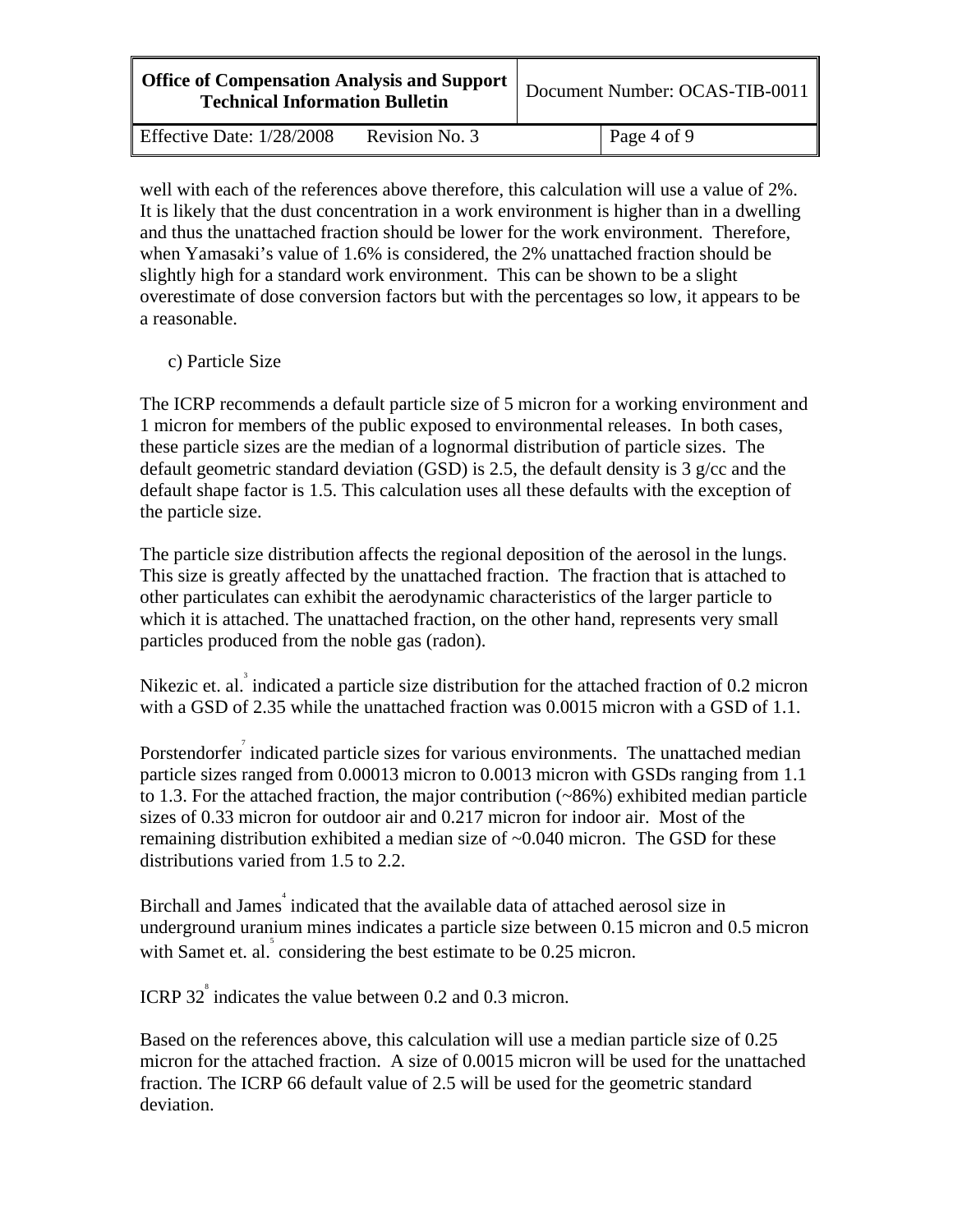| <b>Office of Compensation Analysis and Support</b>  <br><b>Technical Information Bulletin</b> | Document Number: OCAS-TIB-0011 |
|-----------------------------------------------------------------------------------------------|--------------------------------|
|                                                                                               |                                |

Effective Date:  $1/28/2008$  Revision No. 3 Page 5 of 9

d) Equilibrium

The last major factor to consider is the state of equilibrium exhibited by the decay chain inhaled. The decay chain of Rn-220 is shown below.

| Rn-220   | 55.6 sec        | Alpha decay                         |
|----------|-----------------|-------------------------------------|
| $Po-216$ | $0.15$ sec      | Alpha decay                         |
| $Pb-212$ | $10.64$ hours   | Beta decay                          |
| $Bi-212$ | $60.6$ min      | Alpha decay (36%), Beta decay (64%) |
| $Po-212$ | $304$ nsec      | Alpha decay                         |
| $Tl-208$ | $3 \text{ min}$ | Beta decay                          |

When the chain is in 100% equilibrium, the activity of each generation is equal. However, the number of atoms required to reach this equilibrium activity varies depending on the half-life. Since the working level is defined by the ultimate energy released, it is affected by the number of atoms more than the total activity in a mixture. The alpha energy is emitted only by Po-216 and essentially Bi-212. In reality Bi-212 emits an alpha only 36% of the time but the other 64% of the time it emits a beta then an alpha almost immediately through the decay of Po-212 (304 nsec half-life). The average alpha energy released by a Bi-212 decay is then 7.8 MeV (6.07 Mev  $*$  0.36 + 8.785 MeV \* 0.64). Since Po-216 ultimately decays by two alphas (Po-216 and Bi-212) the alpha energy released per Po-216 atom is 14.6 MeV. Pb-212 and Bi-212 both decay with an effective alpha energy of 7.8 MeV. Po-212 decays with an energy of 8.785 MeV and Tl208 decays by beta decay only.

The largest number of atoms associated with the chain in equilibrium are Pb-212 and Bi-212 due to the relatively long half-lives. The remaining nuclides contribute little to the WL measurement or the lung dose.

Since Pb-212 has a half-life approximately 10 times larger than Bi-212, the number of Pb-212 atoms in an 100% equilibrium mixture is approximately 10 times that of Bi-212. This causes Pb-212 to be the primary contributor to the WL measurement regardless of the degree of equilibrium. On the other hand, Pb-212 atoms inhaled have more time to be removed from the lungs prior to emitting all energy that will ultimately be emitted by the remainder of the decay chain. Therefore, while the amount of Pb-212 in air drives the WL measurement, the amount of Bi-212 in air is a large contributor to lung dose. This causes the degree of equilibrium to be an important parameter. A good measurement of this degree of disequilibrium is the ratio of Bi-212 to Pb-212.

The degree of equilibrium depends entirely on the circumstances surrounding the production and movement of the Rn-220 gas in the breathing zone. This cannot be easily predetermined but a range of likely values can.

ICRP 32<sup> $\degree$ </sup> indicates this ratio (Bi-212 to Pb-212) is between 0.2 and 0.8. Pillai and Paul<sup>9</sup>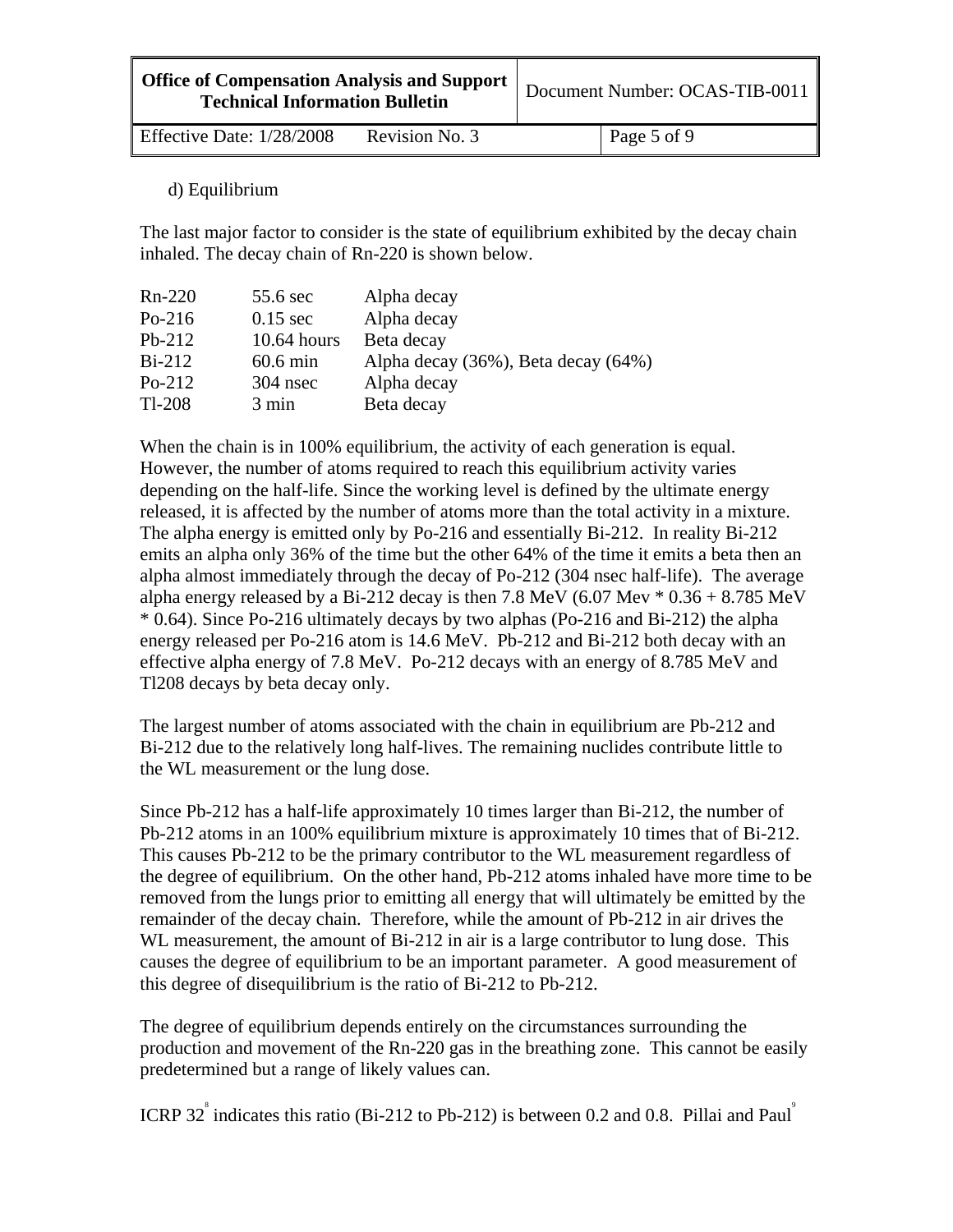| <b>Office of Compensation Analysis and Support</b><br><b>Technical Information Bulletin</b> |                | Document Number: OCAS-TIB-0011 |
|---------------------------------------------------------------------------------------------|----------------|--------------------------------|
| Effective Date: 1/28/2008                                                                   | Revision No. 3 | Page 6 of 9                    |

indicate the ratio is between 0.11 and 0.37 in a monazite mine and 0.24 to 0.84 in open air. This calculation will use 0.8 as a default value but also provide values for a range of equilibrium values. This will allow the most appropriate value to be used for the particular circumstances.

### **6.0 Thoron Results**

The ICRP 66 lung model was solved using the assumptions described above. Under the default assumptions used in this report, a dose of 6.20 rem to the lungs will be assigned per WLM of Rn-220 decay products inhaled. Similarly, the default doses to the ET1 region will be 943.83 rem and 0.45 rem to ET2. This value should be considered to be received entirely in the year the material was inhaled.

The values for different degrees of equilibrium were also calculated and are provided in the table below. The degree of equilibrium is specified by the ratio of Bi-212 activity to Pb-212 activity. These values can be used is information for the specific situation is available.

| % equilibrium    | Lung dose (rem) | ET1 dose (rem) | ET2 dose (rem) |
|------------------|-----------------|----------------|----------------|
| $(Bi212/Pb-212)$ | per WLM         | per WLM        | per WLM        |
| 20%              | 5.77            | 913.92         | 0.23           |
| 40%              | 5.92            | 924.25         | 0.31           |
| 60%              | 6.06            | 934.21         | 0.38           |
| 80%              | 6.20            | 943.83         | 0.45           |

**Table 1 - Dose per WLM inhaled for various degrees of Equilibrium** 

## **7.0 Radon**

Radon 222 conversion factors were determined only for the ET1 and ET2 compartments. The dose to the lungs was not determined because a direct exposure cancer model is available for use. The LNet compartment was determined but not listed here. Due to the fact that there is no direct deposition in the lymph nodes and the short half-life of the radon progeny, no significant dose is received by the lymph nodes. The progeny undergoes significant decay before any of the material can reach the lymph nodes.

The Po-214 decay was not modeled separately. The energy emitted from this decay was added to the Bi-214 decays. This is due to the very short half-life of Po-214 (approximately 0.16 msec).

a) Model Parameters

The absorption rate and particle size used for radon 220 were again used for radon 222. The unattached fractions used were 0.18, 0.021, and 0.0007 for Po-218, Pb-214, and Bi-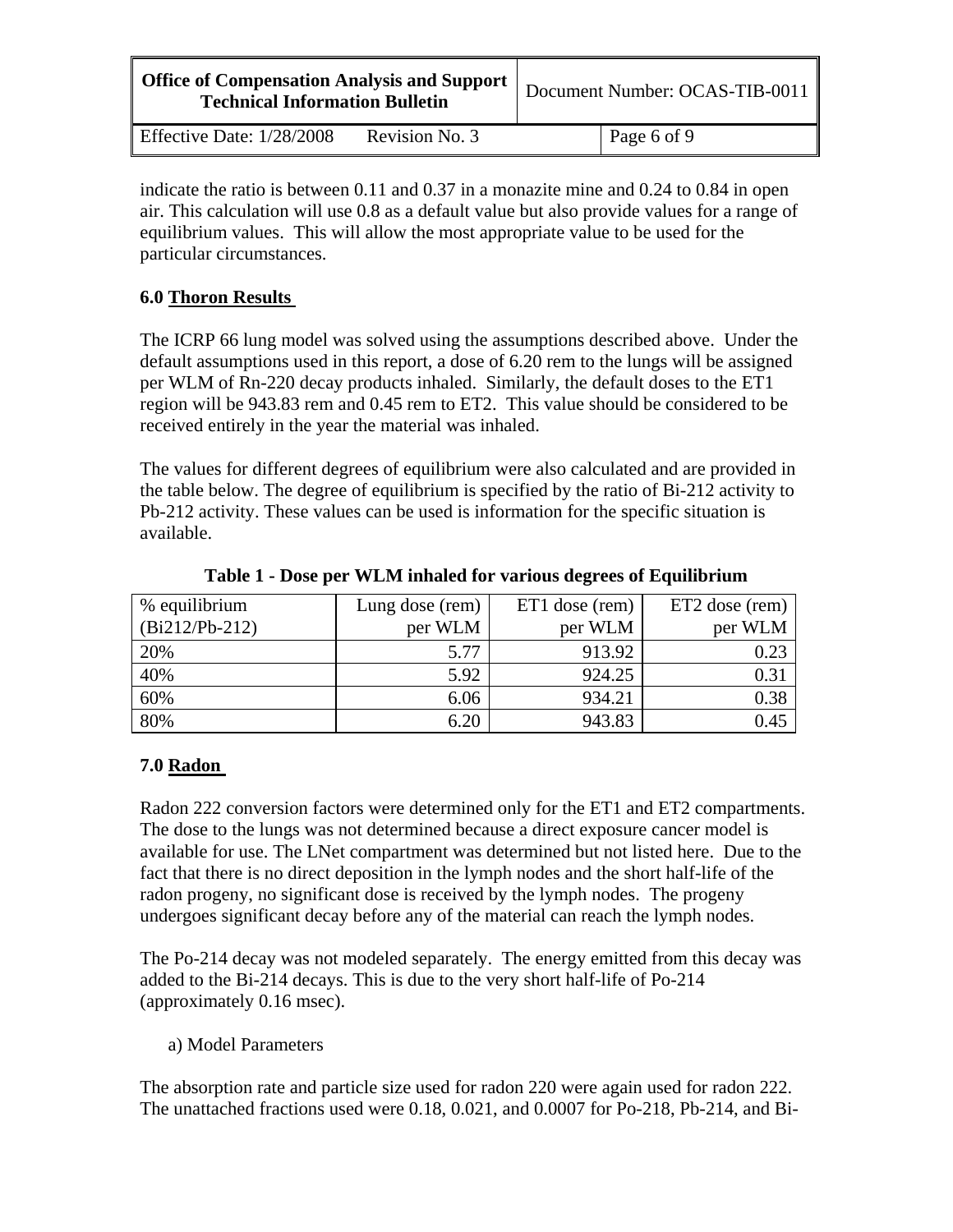| <b>Office of Compensation Analysis and Support</b><br><b>Technical Information Bulletin</b> | Document Number: OCAS-TIB-0011 |
|---------------------------------------------------------------------------------------------|--------------------------------|
|                                                                                             |                                |

Effective Date:  $1/28/2008$  Revision No. 3 Page 7 of 9

214 respectively. This was taken from a formula in NCRP Report  $78^{\degree}$  that equates unattached fractions to dust particle concentrations in the air. The particle concentration used was  $1x10^4$  particles per cm<sup>3</sup>, which equate to an overall unattached fraction of 8%. This fraction is the same reported by Nikezic et. al.<sup>3</sup> for indoor air. By comparison, Birchall and James<sup>4</sup> reported an unattached fraction of 1% for mine air. The dose conversion factor was determined to be higher for higher unattached fractions. Since the dust concentration is difficult to determine and the difference is not large  $(\sim 15\%)$  the 8% assumption was used. This should be an overestimate for most work sites.

The equilibrium of the various radon 222 progeny also affects the conversion factor. However, this also affects the number of working levels the activity in the air will represent. These tend to be competing factors and cause the affect on this conversion factor to be relatively small. Three equilibrium fractions were investigated. Two from NCRP Report  $78^{\degree}$  and the third from Domanski<sup>"</sup>. The factors along with the associated overall equilibrium factor are shown in the table below.

|          | NCRP 78 outdoor | NCRP 78 indoor | Domanski |
|----------|-----------------|----------------|----------|
| $Po-218$ | 0.9             | 0.5            | 0.656    |
| $Pb-214$ | $\rm 0.7$       | 0.3            | 0.446    |
| $Bi-214$ | 0.7             | 0.2            | 0.259    |
| Overall  | 0.72            | 0.28           | 0.40     |

**Table 2 – Equilibrium Factors for Radon 222** 

The highest conversion factor for the ET2 compartment was produced by the NCRP 78 outdoor factors. Given the small difference in factors, these fractions will be used as a slightly favorable assumption for all values of equilibrium.

## b) Radon Results

As a result of these parameters, the radon 222 conversion factors are listed in the table below.

| Table 3 – Dose Conversion Factors for Radon 222 |  |  |
|-------------------------------------------------|--|--|
|-------------------------------------------------|--|--|

|                 | <b>Conversion Factor</b><br>(Rem/WLM) |  |
|-----------------|---------------------------------------|--|
| ET1 compartment | 17Q′                                  |  |
| ET2 compartment | 6 N                                   |  |

## **7.0 Radon-219**

Radon 219 conversion factors were determined only for the ET1, ET2, and lung compartments. The LNet and LNth compartments were determined but not listed here.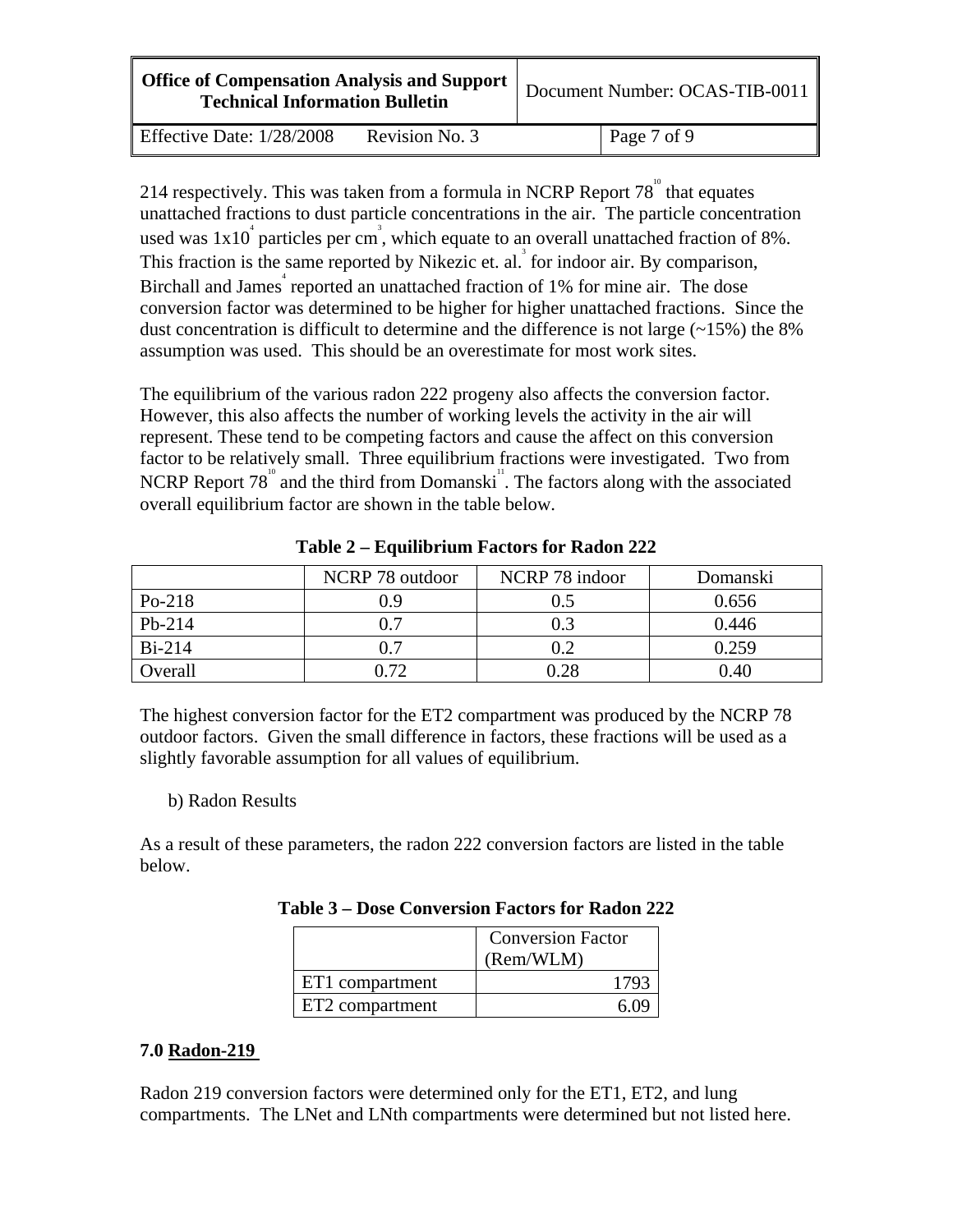| <b>Office of Compensation Analysis and Support</b><br><b>Technical Information Bulletin</b> |                | Document Number: OCAS-TIB-0011 |             |
|---------------------------------------------------------------------------------------------|----------------|--------------------------------|-------------|
| Effective Date: 1/28/2008                                                                   | Revision No. 3 |                                | Page 8 of 9 |

Due to the fact that there is no direct deposition in the lymph nodes and the short half-life of the radon progeny, no significant dose is received by the lymph nodes. The progeny undergoes significant decay before any of the material can reach the lymph nodes.

The Po-211 decay was not modeled separately. The energy emitted from this decay was added to the Bi-211 decays. This is due to the very short half-life of Po-211 (approximately 0.516 sec).

## a) Model Parameters

The absorption rate and particle size used for radon 220 were again used for radon 219. No specific information was found for the unattached fraction of radon 219. This fraction appears to be related the time the particles have to attach to dust particles and so is related to the half life. The unattached fraction for Po-218 was 0.18 due to its short half life of 3.05 minutes. Its progeny (Pb-214) has a half-life of 26.8 minutes leading to an unattached fraction of 0.021. The first progeny of radon 219 is Po-215 which has a half-life of 1.7 microseconds. Therefore the unattached fraction of Po-215 should be considered to be 1.0. The next progeny is Pb-211 with a half life of 36.1 minutes. This is slightly longer than Pb-214 which should result in a lower unattached fraction. Since the unattached fraction used for radon 220 progeny was 0.02 and this is slightly lower than Pb-214, this fraction was used for all the radon 219 progeny.

The equilibrium of the radon 219 progeny has little affect on the conversion factor. The initial progeny (Po-215) has a very short half-life and therefore represents very few atoms in on working level. The next progeny (Pb-211) drives the composition of progeny in a working level. This decays to Bi-211 which has a 2.13 minute half-life then to Po-211 which has a 0.516 sec half-life. Give the short half-lives of the progeny produced after Pb-211, it is reasonably to assume they are in 100% equilibrium with Pb-211.

b) Radon-219 Results

As a result of these parameters, the radon 219 conversion factors are listed in the table below.

|                 | <b>Conversion Factor</b><br>(Rem/WLM) |  |
|-----------------|---------------------------------------|--|
| ET1 compartment | 1066                                  |  |
| ET2 compartment | 2.90                                  |  |
| <b>ung</b>      | 14 6                                  |  |

**Table 3 – Dose Conversion Factors for Radon 219**